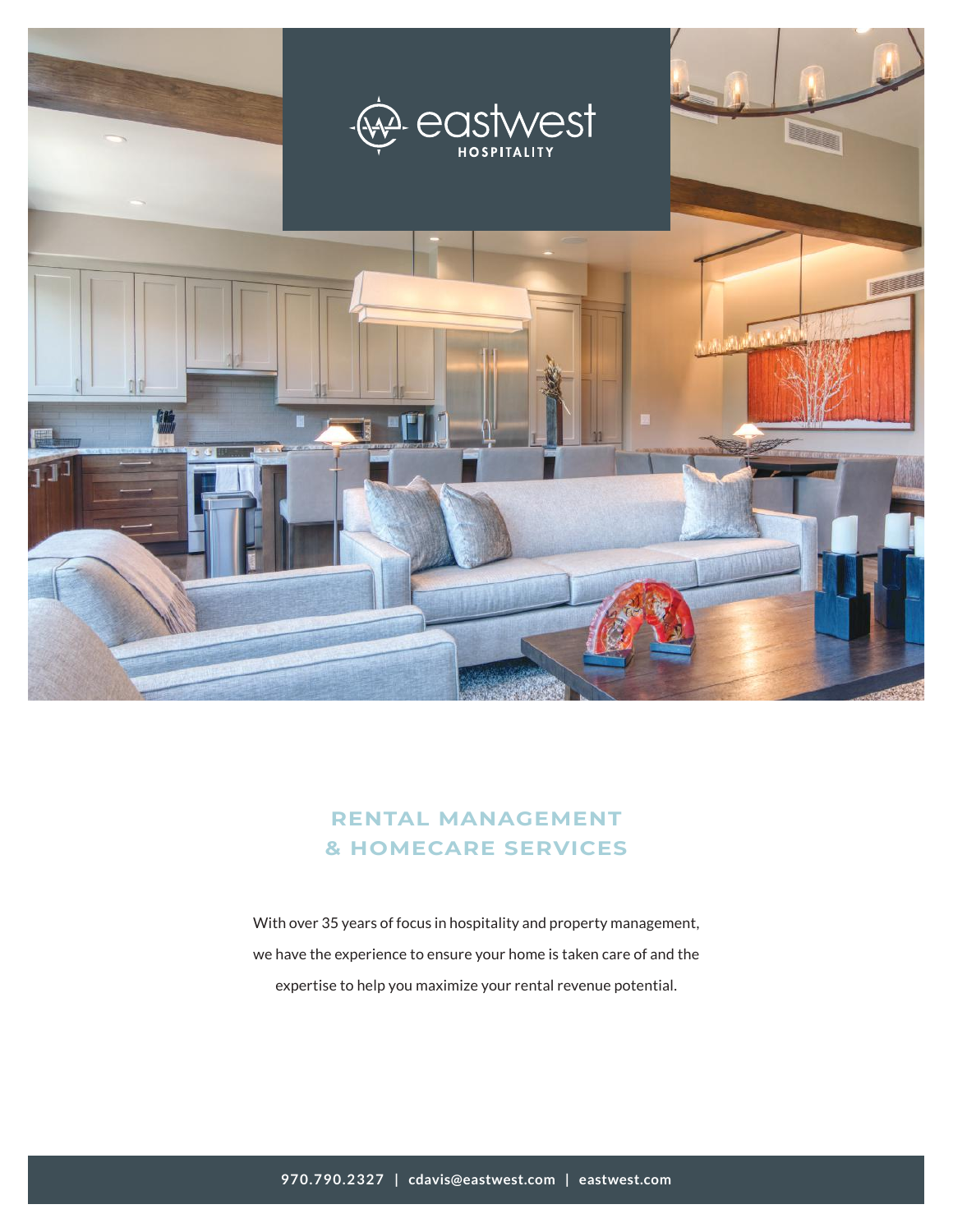

## **MANAGEMENT THAT GENERATES MORE REVENUE**





*relationships in the travel trade*

*annual spend* 

*on digital media*



#### Better awareness, better decisions, better outcomes

- **>** Real-time dynamic pricing directed by revenue management team.
- **>** Vigilant marketing, sales, and distribution management by 20 person team.
- **>** 15 person, dedicated local call center resulting in 35% conversion rate.

#### More effective inventory distribution

- **>** Industry leading technology including robust e-commerce website allowing for more direct bookings.
- **>** Broad presence on common distribution channels like Airbnb and Vrbo with automated, real-time updates.
- **>** Robust distribution on specialized channels including Marriott Homes & Villas and Luxury Retreats.
- **>** Preferred partnerships with top international and domestic travel agencies and wholesale partners, such as Frosch International Travel and Ski.com.

### We take care of the small things

- **>** All marketing and advertising efforts are completed in-house including professional residence photography.
- **>** Rental guest fees like housekeeping, guest service fees and credit card processing are paid for by the rental guest or East West Hospitality, we never pass that cost to you.
- **>** Administrative services, including collection and payment of taxes and rendering of monthly owner statements.
- **>** Use of our commercial laundry facility, reduces wear and tear of linens and unit's washer/dryer.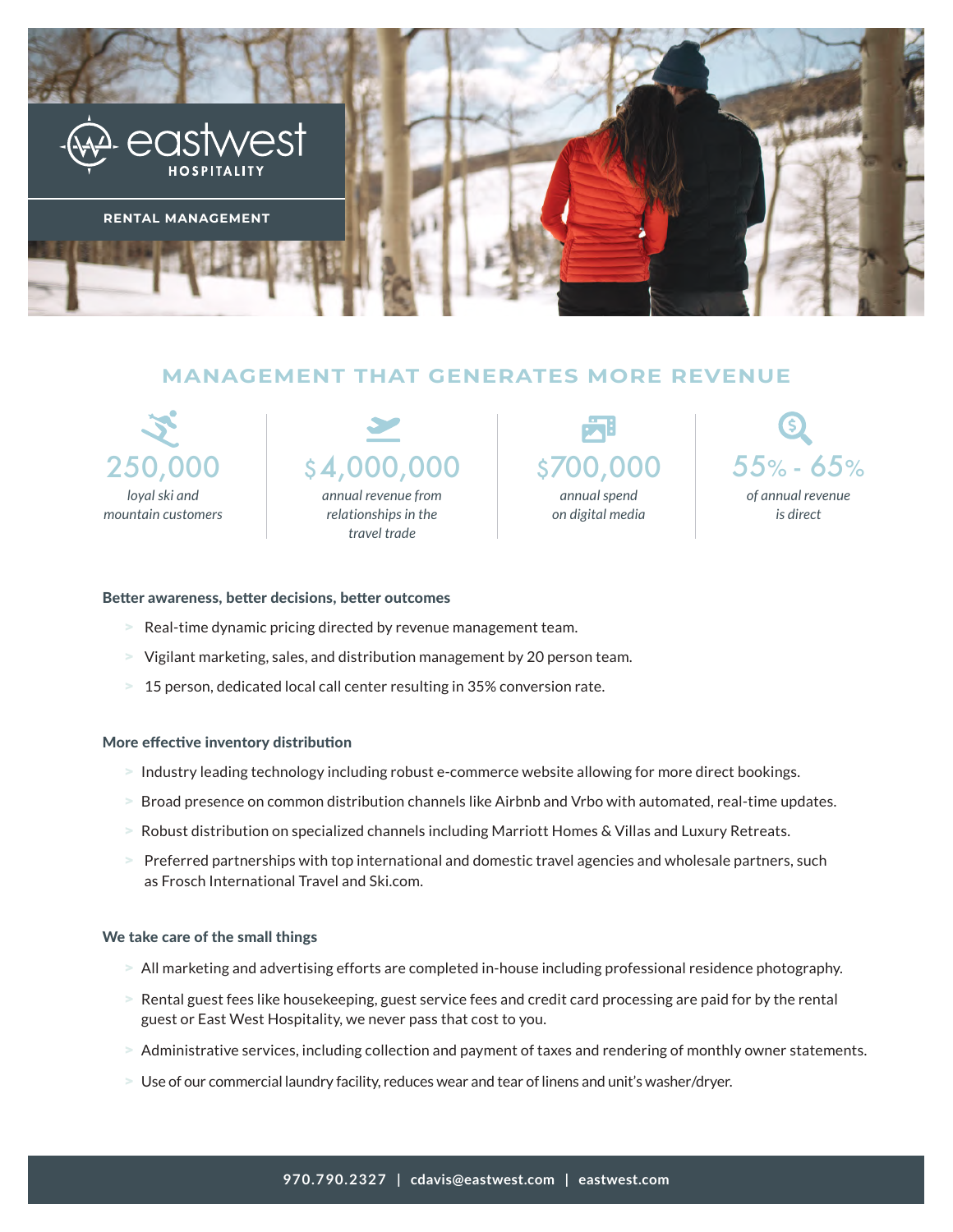

## **WHAT MAKES OUR HOMECARE DIFFERENT**

**"***You can trust the team at East West Hospitality to ensure your second home and the building are always in pristine conditions and its rental program helps you earn rental income when not using your property. They are always available to ensure homeowners (and renters) have all their needs taken care of.***"**

- Beaver Creek Homeowner

#### Rest assured, we manage your home like it's our own

- **>** Locally-based, certified property managers provide comprehensive residence specific homecare.
- **>** Regularly scheduled residence inspections follow an extensive checklist aimed to identify potential issues and stay ahead of home maintenance situations.

### Let us handle the details

- **>** Before you or your guests arrive, we prepare your residence ensuring your comfort and security, including adjustment of thermostats, turning on entry lights and checking firewood supply.
- **>** After you or your guests depart, we inspect the property to make sure nothing is broken or missing, thermostats are turned back down, lights are turned off and doors and windows are secured.
- **>** For your safety and convenience, we arrange and issue all keys for you and your guests.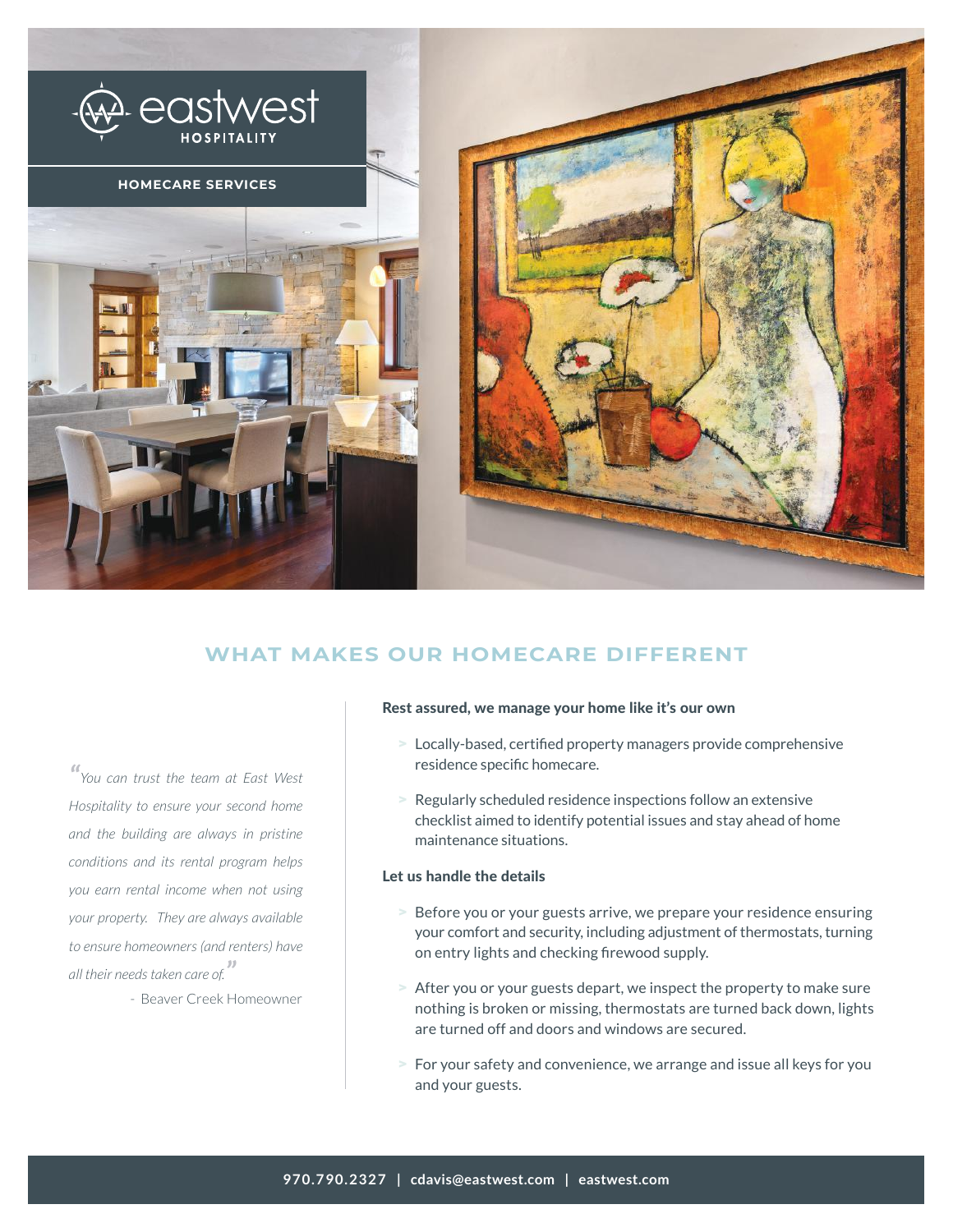

## **LOCAL TEAMS OFFER BETTER MANAGEMENT**

| <b>HOW WE COMPARE</b>     |                  |               |
|---------------------------|------------------|---------------|
|                           | <b>East West</b> | <b>Others</b> |
| Years of Experience       | > 35 years       | < 15 years    |
| Local Employees           | >1000            | < 50          |
| <b>Commercial Laundry</b> | yes              | no            |
| <b>On-Site Presence</b>   | 24/7             | no            |
| <b>HOA Manager</b>        | yes              | no            |
|                           |                  |               |
|                           | 2019             |               |

### Ongoing Care and Maintenance

- **>** Local staff means 24-hour on call managers and maintenance for after-hour emergencies.
- **>** Regular housekeeper and management inspections of property.

#### On-Site Presence

- **>** Dedicated on-site manager available for owner and guest needs.
- **>** The chosen association management in all East West Hospitality destinations for over 35 years.
- **>** Relationships with local vendors for larger maintenance emergencies.

### Better Staff. Better Service.

- **>** 10+ certified in-house engineers and maintenance technicians on-call.
- **>** Human resources department dedicated to career development.
- **>** Higher retention and satisfaction of employees.
- **>** Company culture committed to green practices.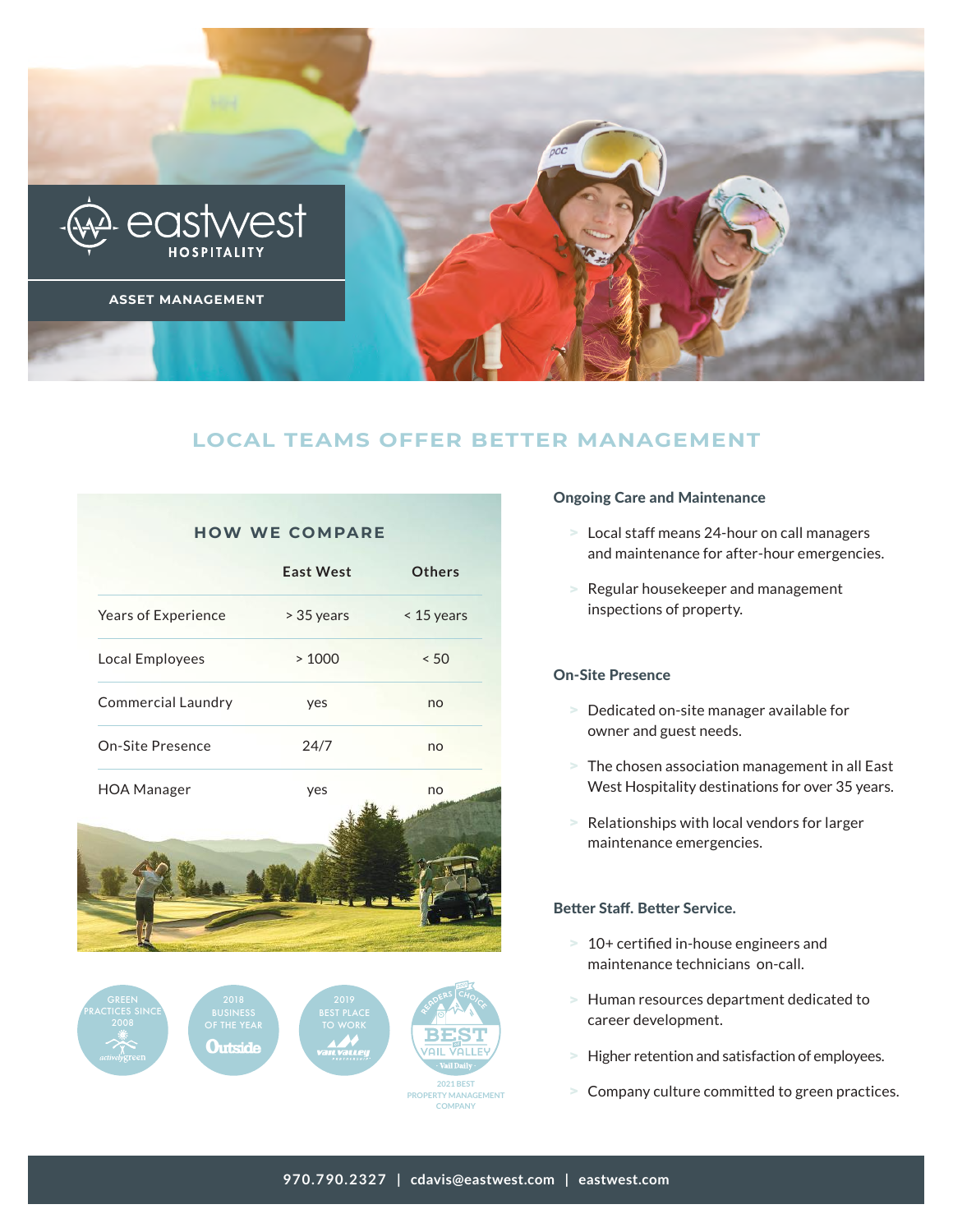

As the preferred hospitality company for the Vail Valley, we are able to extend additional benefits to our owners.

10% off Lodging at East West Hospitality properties in Vail Valley, CO, Snowmass, CO, Lake Tahoe, CA and Mauna Kea, HI

10% off Massage, Body Services & Facials at Spa Anjali at The Westin Riverfront Resort & Spa and The Charter at Beaver Creek

25% off Ski & Board Tuning and Ski & Bike Rentals at Venture Sports in Avon, Base Camp and The Lion (winter only) in Vail

10% off Retail (excludes bike purchases) at Venture Sports in Avon, Base Camp and The Lion (winter only) in Vail

10% off Total check at the Black Diamond Bistro at The Charter at Beaver Creek

\$35 Daily Access Passes to The Athletic Club at The Westin Riverfront Resort & Spa and Park Hyatt Exhale Fitness Center

Complimentary Concierge Services